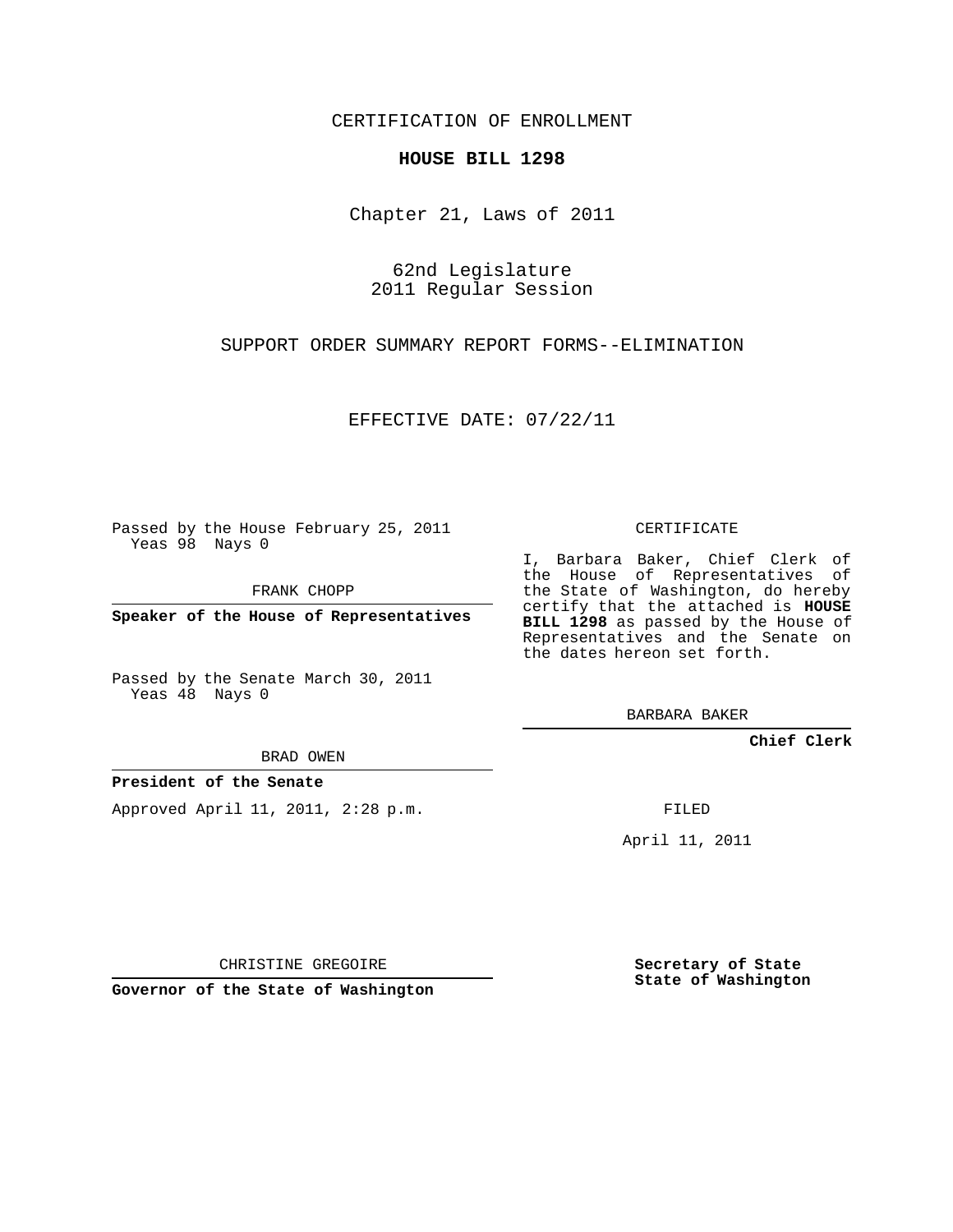## **HOUSE BILL 1298** \_\_\_\_\_\_\_\_\_\_\_\_\_\_\_\_\_\_\_\_\_\_\_\_\_\_\_\_\_\_\_\_\_\_\_\_\_\_\_\_\_\_\_\_\_

\_\_\_\_\_\_\_\_\_\_\_\_\_\_\_\_\_\_\_\_\_\_\_\_\_\_\_\_\_\_\_\_\_\_\_\_\_\_\_\_\_\_\_\_\_

Passed Legislature - 2011 Regular Session

**State of Washington 62nd Legislature 2011 Regular Session By** Representative Kelley

Read first time 01/18/11. Referred to Committee on Judiciary.

1 AN ACT Relating to child support order summary report forms; 2 amending RCW 26.18.210 and 26.19.025; and repealing RCW 26.09.173 and 3 26.10.195.

4 BE IT ENACTED BY THE LEGISLATURE OF THE STATE OF WASHINGTON:

 5 **Sec. 1.** RCW 26.18.210 and 2007 c 313 s 4 are each amended to read 6 as follows:

7 (((1) The administrative office of the courts shall develop a child 8 support-order-summary-report-form-to-provide-for-the-reporting-of 9 summary information in every case in which a child support order is 10 entered or modified either judicially or administratively. The child 11 support order summary report must be included at the top of the first 12 page of the Washington state child support worksheets, but must not be 13 considered part of the worksheets.

14 (2) The child support order summary report form must include all 15 data the department of social and health services division of child 16 support has determined necessary,  $)$  In order to perform the required 17 quadrennial review of the Washington state child support guidelines 18 under RCW  $26.19.025((-))$ , the division of child support must ((store 19 and maintain all of the order summary report information and)) prepare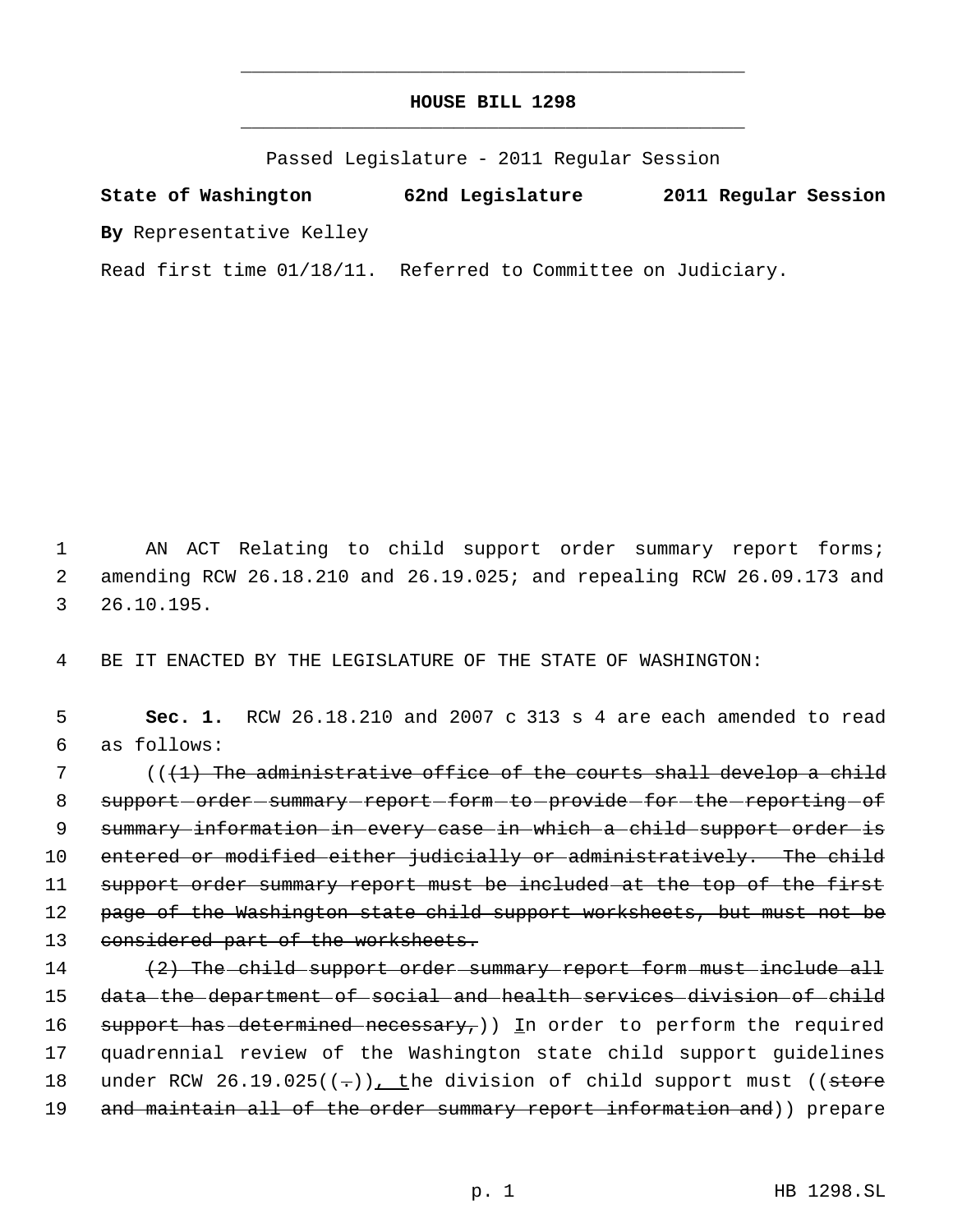1 a report at least every four years using data compiled from child 2 support court and administrative orders. The report must include all information the division of child support determines is necessary to 4 perform the quadrennial review. On a monthly basis, the clerk of the court must forward all child support worksheets that have been filed with the court to the division of child support.

 **Sec. 2.** RCW 26.19.025 and 2007 c 313 s 5 are each amended to read as follows:

 (1) Beginning in 2011 and every four years thereafter, the division of child support shall convene a work group to review the child support guidelines and the child support review report prepared under RCW 12 26.19.026 and 26.18.210 and determine if the application of the child support guidelines results in appropriate support orders. Membership of the work group shall be determined as provided in this subsection.

 (a) The president of the senate shall appoint one member from each 16 of the two largest caucuses of the senate;

 (b) The speaker of the house of representatives shall appoint one member from each of the two largest caucuses of the house of representatives;

 (c) The governor, in consultation with the division of child support, shall appoint the following members:

(i) The director of the division of child support;

(ii) A professor of law specializing in family law;

 (iii) A representative from the Washington state bar association's family law executive committee;

(iv) An economist;

(v) A representative of the tribal community;

 (vi) Two representatives from the superior court judges association, including a superior court judge and a court commissioner who is familiar with child support issues;

 (vii) A representative from the administrative office of the courts;

 (viii) A prosecutor appointed by the Washington association of prosecuting attorneys;

(ix) A representative from legal services;

(x) Three noncustodial parents, each of whom may be a